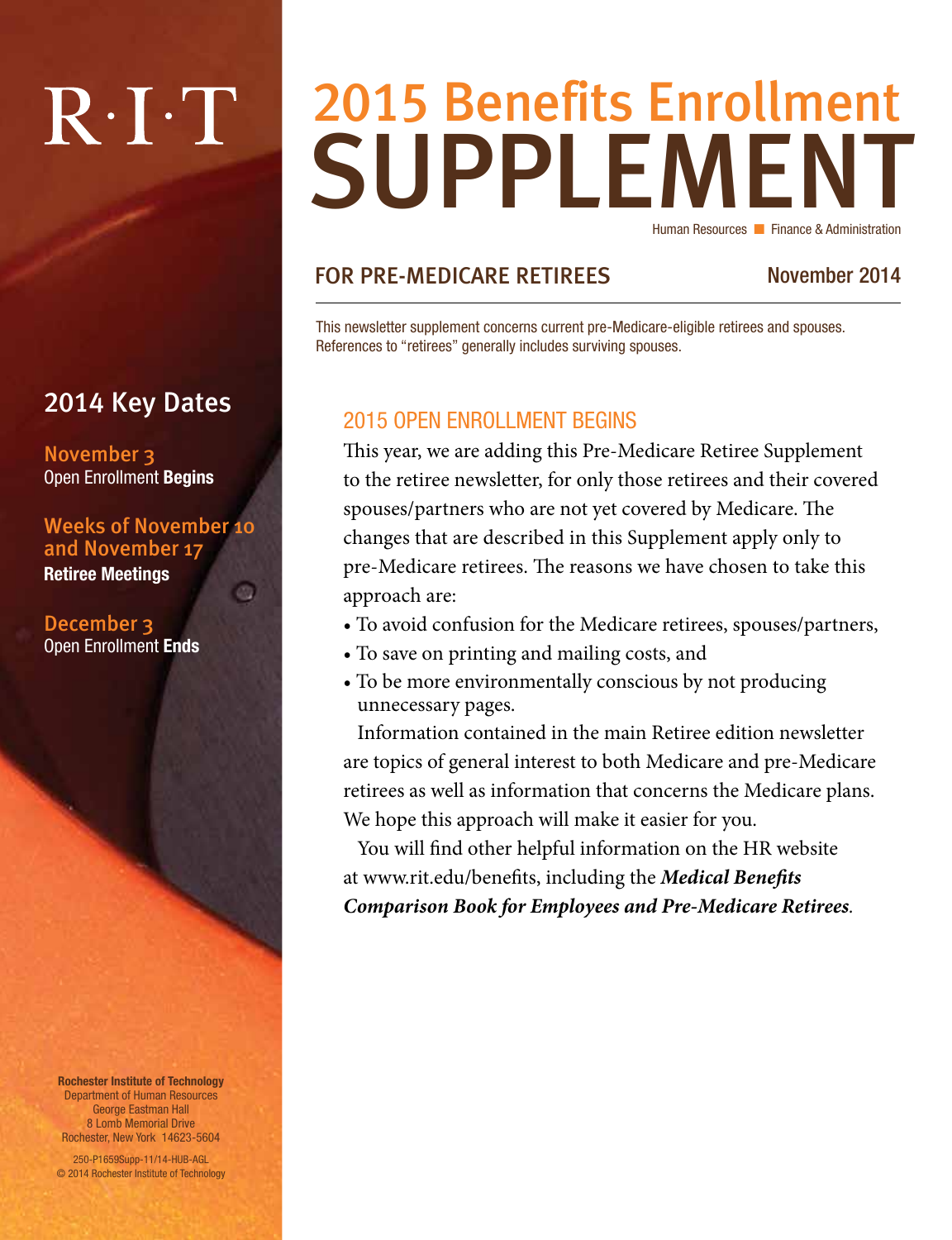#### EXPRESS SCRIPTS UPDATES LIST OF EXCLUDED DRUGS

Express Scripts has announced an expansion of its list of excluded medications for 2015, bringing the total to 66. You can find the updated list, *2015 Preferred Drug List Exclusions,* on the Open Enrollment page and the Medical and Prescription Drug page of the HR website at www.rit.edu/benefits and on www.express-scripts.com.

If you are currently filling prescriptions for any of the medications that will be newly excluded beginning January 1, 2015, Express Scripts will send a letter to you and your physician this fall. Alternative covered medications are provided, and you should contact your physician about the alternative medications before you need to fill a prescription on or after January 1. Please note that if you continue to fill the excluded medication after December 31, 2014, you will be

required to pay the full cost (with no discount) at the pharmacy, and the Plan will not reimburse you for any part of the cost. The amount you pay will not count toward the out-ofpocket maximum under the plan.

Express Scripts has a clinical exception process; if your physician believes you need to remain on your current medication for a clinical reason, your physician can request a medical exception review by contacting Express Scripts. We have been informed by Express Scripts that a very small number of its members pursued an exception for 2014. For the vast majority, one of the suggested alternative medications was acceptable.

There are three drugs that are excluded in 2014 that will be made available to patients in 2015: Advair (which will be a non-preferred drug, Tier 3), Auvi-Q, and Stelara (which

will be preferred drugs, Tier 2). If you were previously on one of these medications and switched to an alternative, you have the choice to continue the current medication or switch back to the previous one.

You may recall that Express Scripts initiated this strategy beginning in 2014 in response to actions by several large brand drug manufacturers to recoup market share lost to generic equivalents. Other national pharmacy benefits managers have taken similar steps to help control cost escalation. Express Scripts reports that this strategy has been successful in encouraging pharmaceutical manufacturers to provide competitive rates.

If you have questions, please contact Express Scripts member services.



#### BREAST CANCER DRUGS

Another change effective January 1, 2015, under the Affordable Care Act (ACA) is an update to the 2002 U.S. Preventive Services Task Force recommendation on the use of medications for breast cancer risk reduction. There will be a \$0 copay for risk-reducing generic medications (tamoxifen or raloxifene) for women age 35 and older who have not had a breast cancer diagnosis, who are at increased risk for breast cancer,

and who are at low risk for adverse medication effects. Those covered under POS D do not need to meet the deductible before the \$0 copay will apply.

It is important to note that the Task Force did not approve a \$0 copay for women who have been diagnosed with breast cancer in the past or for women who are not at increased risk for breast cancer.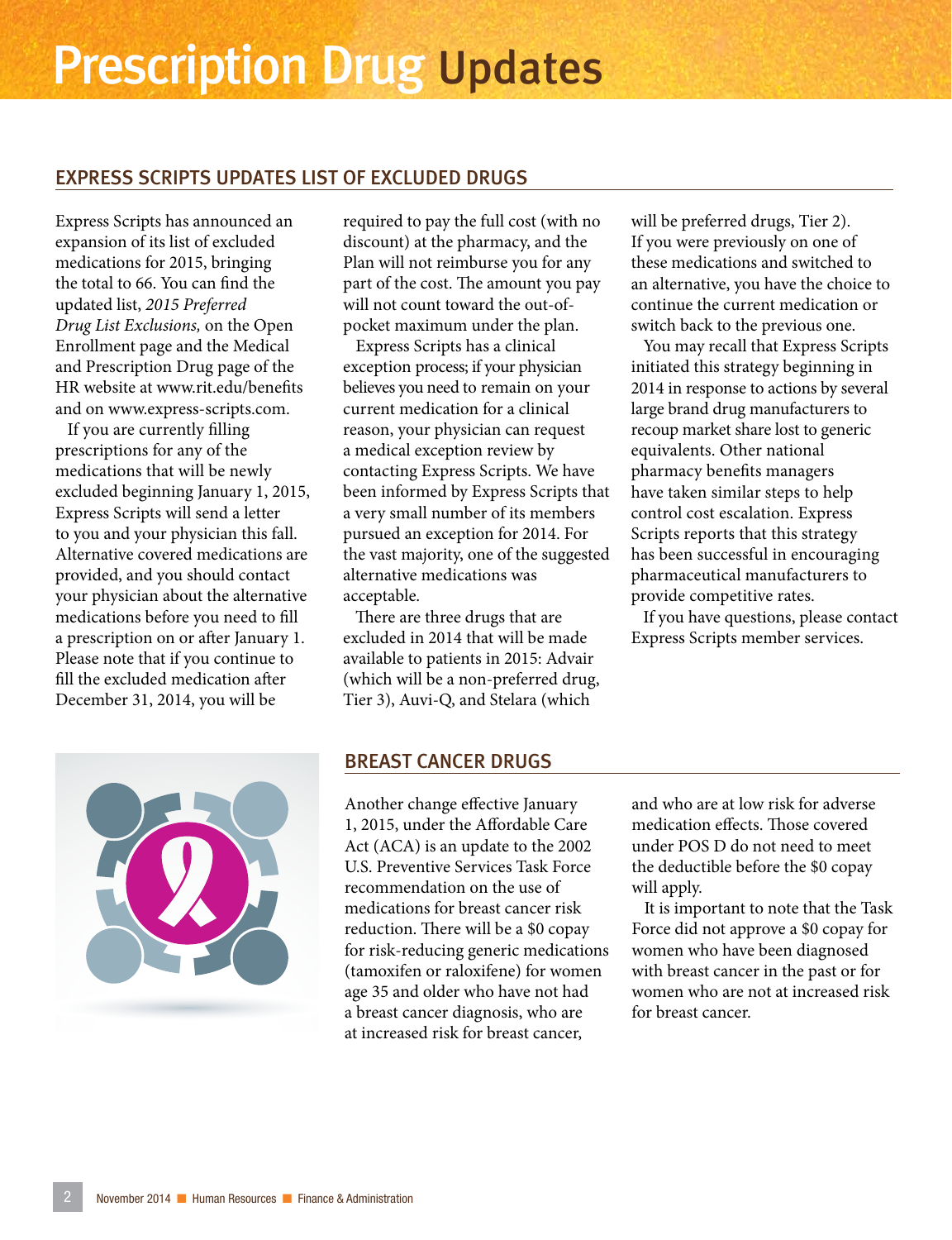

#### REMINDER ABOUT PURCHASING YOUR MEDICATIONS AT WEGMANS

RIT is continuing its successful preferred pharmacy arrangement with Wegmans Pharmacies for 2015. About 70% of all retail medications dispensed under RIT's prescription drug plan are purchased at Wegmans. As a reminder for those who have not made the switch, refer to the chart below to see the savings at Wegmans compared to other retail pharmacies. If you take a maintenance medication (a medication you take for an ongoing condition such as to reduce blood pressure), and it is not convenient

for you to go to a store, you may be interested in Wegmans' free home shipping service. Contact Wegmans for more details at wegmans.com or by calling 1-800-934-4797.

| POS A and POS B                               |                                     |                  |                                 |                                                    |                                |
|-----------------------------------------------|-------------------------------------|------------------|---------------------------------|----------------------------------------------------|--------------------------------|
| Category                                      | Wegmans pharmacy                    |                  | Other participating retail      |                                                    | <b>Express Scripts</b><br>mail |
|                                               | 30-day supply,<br>no limit on fills | 90-day<br>supply | 30-day supply,<br>up to 3 fills | 30-day supply<br>4th fill and after <sup>(1)</sup> | 90-day supply                  |
| <b>Tier 1: Generic Drugs</b>                  | \$10.00                             | \$25.00          | \$12.00                         | \$30.00                                            | \$25.00                        |
| <b>Tier 2: Brand Name Formulary Drugs</b>     | \$25.00                             | \$62.50          | \$30.00                         | \$75.00                                            | \$62.50                        |
| <b>Tier 3: Brand Name Non-Formulary Drugs</b> | \$40.00                             | \$100.00         | \$50.00                         | \$125.00                                           | \$100.00                       |

| <b>POS D</b>                                                                                                     |                                     |                     |                                 |                                                    |                                |  |  |  |  |
|------------------------------------------------------------------------------------------------------------------|-------------------------------------|---------------------|---------------------------------|----------------------------------------------------|--------------------------------|--|--|--|--|
| <b>Category</b>                                                                                                  | <b>Wegmans pharmacy</b>             |                     | Other participating retail      |                                                    | <b>Express Scripts</b><br>mail |  |  |  |  |
|                                                                                                                  | 30-day supply,<br>no limit on fills | $90$ -day<br>supply | 30-day supply,<br>up to 3 fills | 30-day supply<br>4th fill and after <sup>(1)</sup> | 90-day supply                  |  |  |  |  |
| Annual Deductible—each person must pay \$1,000 annual deductible before copay amounts are charged in a plan year |                                     |                     |                                 |                                                    |                                |  |  |  |  |
| <b>Tier 1: Generic Drugs</b>                                                                                     | \$20.00                             | \$50.00             | \$25.00                         | \$62.50                                            | \$50.00                        |  |  |  |  |
| <b>Tier 2: Brand Name Formulary Drugs</b>                                                                        | \$60.00                             | \$150.00            | \$70.00                         | \$175.00                                           | \$150.00                       |  |  |  |  |
| <b>Tier 3: Brand Name Non-Formulary Drugs</b>                                                                    | \$120.00                            | \$300.00            | \$140.00                        | \$350.00                                           | \$300.00                       |  |  |  |  |

(1) applies to maintenance medications only; does not apply to acute medications or medications that cannot be filled through mail order (e.g., certain controlled substances)